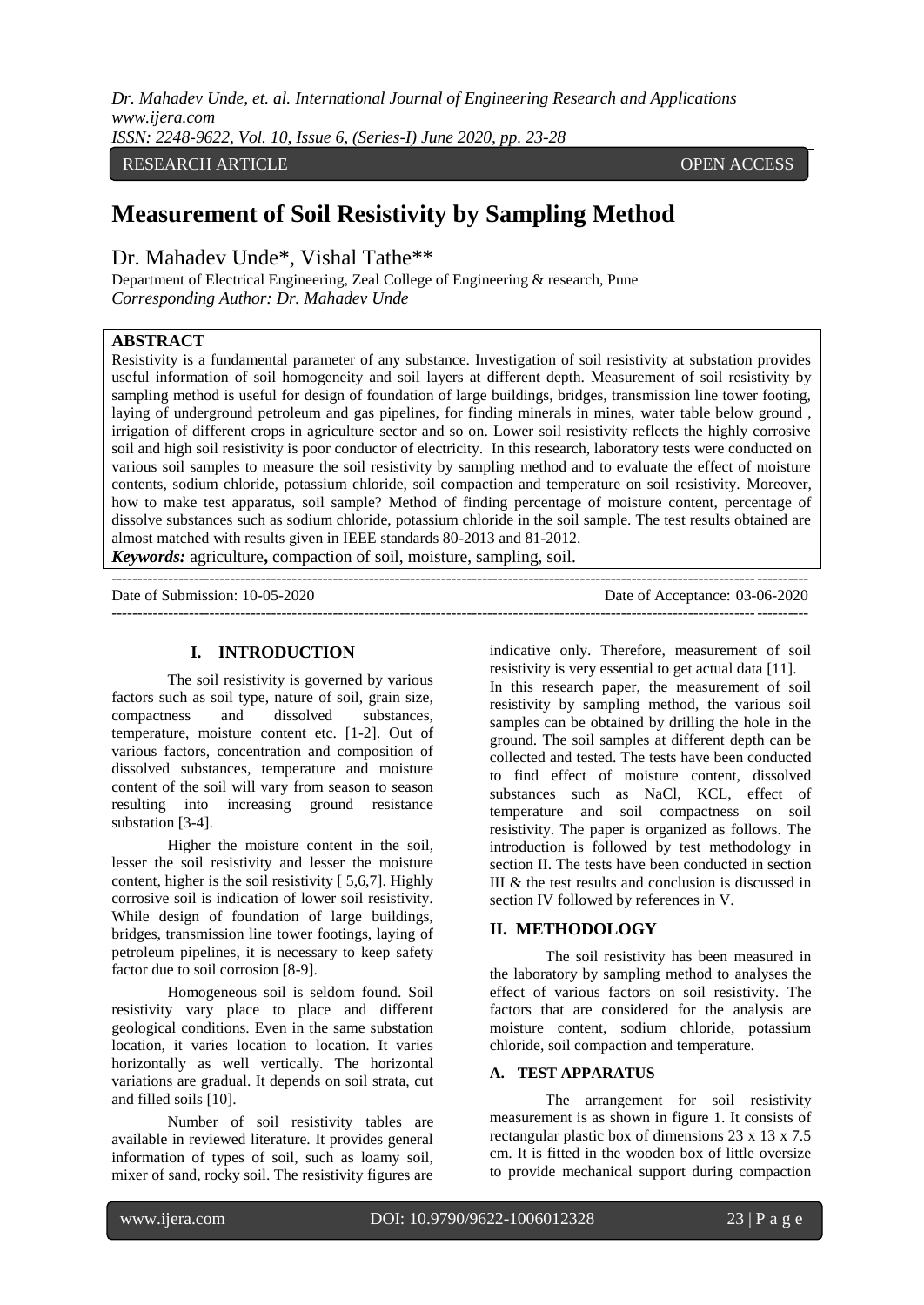*Dr. Mahadev Unde, et. al. International Journal of Engineering Research and Applications www.ijera.com ISSN: 2248-9622, Vol. 10, Issue 6, (Series-I) June 2020, pp. 23-28*

of soil sample. The two electrodes of size 12 x 7 cm of galvanized iron (GI) having thickness 20 SWG are fitted using BTI terminals for electrical connections as shown in figure 2. The hole of 5 mm was made on the top cover of plastic box to house the thermostat in the sample for measurement of its temperature, refer figure 1. For the compaction of soil sample, the pressure was applied on it using hydraulic machine. The equal pressure was applied to every sample to have equal compaction of soil sample as shown in figure 3. As soil sample is loose, to get natural soil, which is normally in compact state; compaction is essential. The electric circuit consist of single-phase dimmer stat, digital multi meter, voltmeter, digital thermostat and soil sample box as shown in figure 4. The AC 200 V was applied across the soil sample and current flowing through the sample was measured. The resistivity of sample is given by

$$
\rho = \frac{R \times a}{l} = 0.0404 \times \frac{V}{l} \tag{1}
$$

Where

 $a = \text{area of cross section of soil sample normal to }$ the current.

$$
\frac{a}{l} = \frac{w \times h}{l} = \frac{0.13 \times 0.715}{0.23} = 0.0404
$$

Here, h=  $0.715$  m after compaction of soil.



**Figure 1:** Soil resistivity measurements by sampling method.



**Figure 2:** Test box for soil resistivity measurement



**Figure 3:** Compaction of soil sample



Figure 4: Test set up for soil resistivity testing by sampling method

### **B. PREPARATION OF TEST SAMPLE**

It is very essential to determine the percentage of moisture content in the soil to analyze the effect of moisture on soil resistivity. The capacity of test box is to accommodate 2.5 kg of soil sample. The percentage of moisture is given by

% of moisture

= weightof testsample - weightof drysample  $weight of test sample$ 

$$
\times\,100\tag{2}
$$

It is necessary to dry the test sample completely by keeping it in electrical dryer for 12 hours at temperature of 100℃ or more.

Let, weight of test sample  $= 2.5$  kg and dry weight of sample=2.276 kg, then

% of moisture 
$$
=
$$
  $\frac{2.5 - 2.276}{2.5} \times 100 = 8.96$ 

Further, it is also essential to find the percentage of added content in the sample. The typical case of added % of NaCl by weight in soil as shown in table 1. % of NaCl

$$
w\acute{e} = \acute{e} = \acute{e} = \acute{e} = \acute{e} = \acute{e} = \acute{e} = \acute{e} = \acute{e} = \acute{e} = \acute{e} = \acute{e} = \acute{e} = \acute{e} = \acute{e} = \acute{e} = \acute{e} = \acute{e} = \acute{e} = \acute{e} = \acute{e} = \acute{e} = \acute{e} = \acute{e} = \acute{e} = \acute{e} = \acute{e} = \acute{e} = \acute{e} = \acute{e} = \acute{e} = \acute{e} = \acute{e} = \acute{e} = \acute{e} = \acute{e} = \acute{e} = \acute{e} = \acute{e} = \acute{e} = \acute{e} = \acute{e} = \acute{e} = \acute{e} = \acute{e} = \acute{e} = \acute{e} = \acute{e} = \acute{e} = \acute{e} = \acute{e} = \acute{e} = \acute{e} = \acute{e} = \acute{e} = \acute{e} = \acute{e} = \acute{e} = \acute{e} = \acute{e} = \acute{e} = \acute{e} = \acute{e} = \acute{e} = \acute{e} = \acute{e} = \acute{e} = \acute{e} = \acute{e} = \acute{e} = \acute{e} = \acute{e} = \acute{e} = \acute{e} = \acute{e} = \acute{e} = \acute{e} = \acute{e} = \acute{e} = \acute{e} = \acute{e} = \acute{e} = \acute{e} = \acute{e} = \acute{e} = \acute{e} = \acute{e} = \acute{e} = \acute{e} = \acute{e} = \acute{e} = \acute{e} = \acute{e} = \acute{e} = \acute{e} = \acute{e} = \acute{e} = \acute{e} = \acute{e} = \acute{e} = \acute{e} = \acute{e} = \acute{e} = \acute{e} = \acute{e} = \acute{e} = \acute{e} = \acute{e} = \acute{e} = \acute{e} = \acute{e} = \acute{e} = \acute{e} = \acute{e} = \acute{e} = \acute{e} = \acute{e} = \acute{e} = \acute{e} = \acute{e} = \acute{e} = \acute{e} = \acute{e} = \acute{e} = \acute{e} = \acute{e} = \acute
$$

$$
= \frac{1}{weight of solsample + weight of NaCl}
$$
  
× 100 (3)

For example, weight of NaCl= 25 gm and weight of soil sample =2475 gm then,

% of NaCl = 
$$
\frac{25}{2475 + 25} \times 100 = 1
$$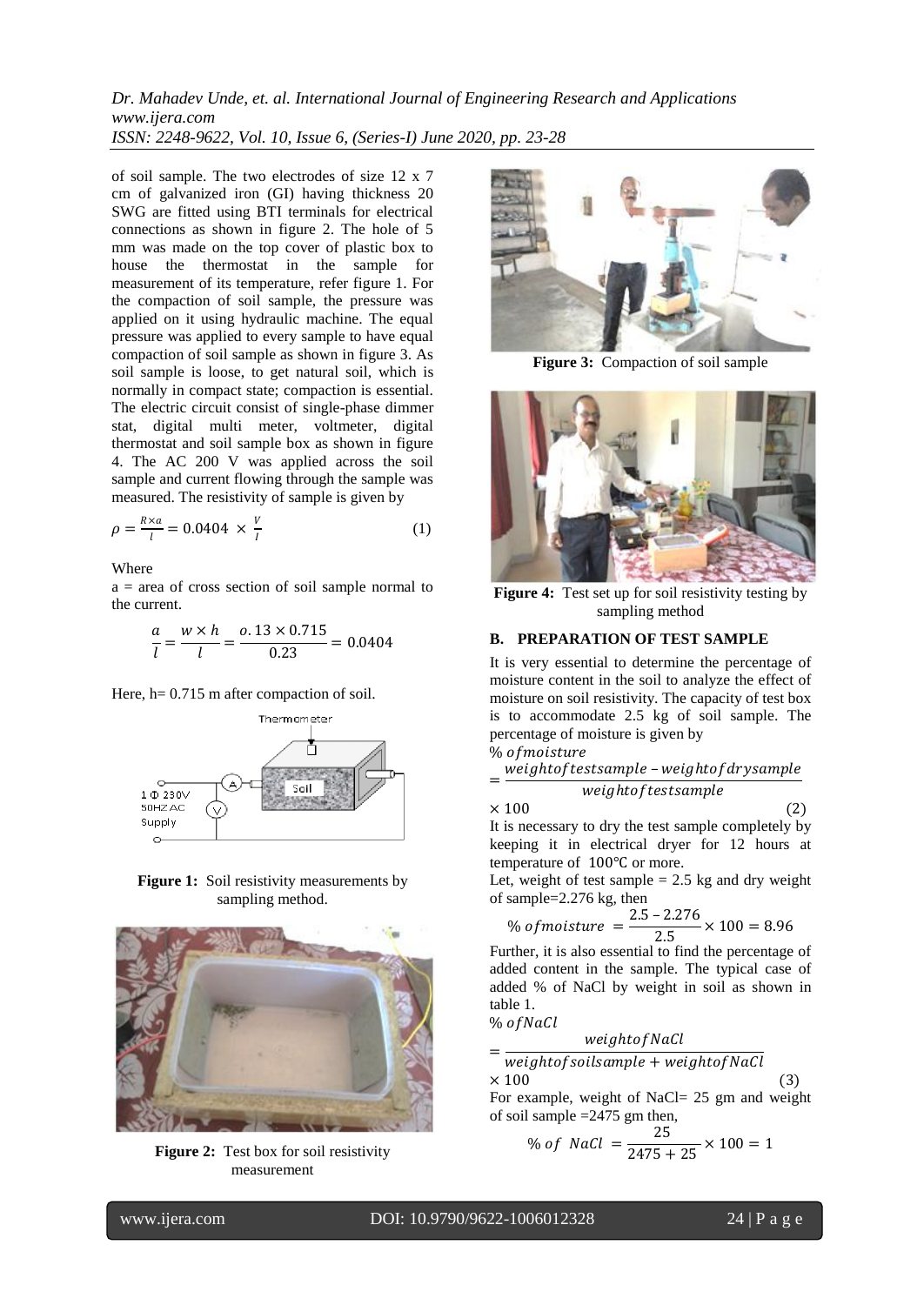| Sr. No         | NaCl content | Soil   | $%$ of      |
|----------------|--------------|--------|-------------|
|                | (gm)         | weight | <b>NaCl</b> |
|                |              | (gm)   |             |
| 1              | 00           | 2500   | 00          |
| $\overline{2}$ | 25           | 2475   | 1           |
| 3              | 62.5         | 2437.5 | 2.5         |
| 4              | 125          | 2375   | 5           |
| 5              | 187.5        | 2312.5 | 7.5         |
| 6              | 250          | 2250   | 10          |
| 7              | 312.5        | 2187.5 | 12.5        |
| 8              | 375          | 2125   | 15          |

**Table 1:** % of NaCl by weight in soil sample.

#### **III. EXPERMENTATION**

#### **A. EFFECT OF MOISTURE ON SOIL RESISTIVITY**

Moisture content in the soil affect the soil resistivity. The moisture content in original soil sample has been obtained by the procedure laid in section II part A. By adding water, various soil samples were obtained which are listed in table 2. For each soil sample, fixed voltage 200V is applied and current is measured using DMM and resistivity is calculated. All samples were tested at 30 ℃. The test measurement results obtained by increasing moisture in the given soil sample are tabulated in table 2 and its effect has presented graphically in figure 5.

**Table 2:** Effect of moisture on soil resistivity

| Water | $\%$  | Curren   | Resistanc   | Resistivit    |
|-------|-------|----------|-------------|---------------|
| added | moist | $t$ (mA) | $e(\Omega)$ | $y(\Omega m)$ |
| (mL)  | ure   |          |             |               |
| pure  | 5.0   | 8.759    | 22834       | 922.5         |
| 10    | 8.6   | 25.68    | 7787.1      | 314.6         |
| 25    | 11    | 42.11    | 4750        | 191.9         |
| 50    | 13    | 116.8    | 1712.4      | 69.18         |
| 75    | 14.8  | 190.0    | 1052.7      | 42.53         |
| 100   | 17.7  | 323.7    | 617.8       | 24.96         |
| 125   | 19.2  | 357.4    | 559.6       | 22.61         |
| 150   | 22.20 | 471.4    | 424.3       | 17.14         |



**Figure 5:** Effect of moisture content on soil resistivity

As the moisture content in the soil increases, soil resistivity decreases as shown in fig 5. As soon as moisture content in the soil falls below 14.8 % by weight, the soil resistivity increases drastically very high. However, when the moisture content exceeds 20 % by weight, the decrease in soil resistivity becomes negligible. These results match with results published in literature by [3,5,7].

#### **B. EFFECT OF ADDED NACL ON SOIL RESISTIVITY**

The test measurement results obtained by adding NaCl in the given soil sample are tabulated in table 3 and its influence has depicted in figure 6. The initial moisture content in the soil was 8.96%.

**Table 3:** Effect of added NaCl on soil resistivity % age of moisture= 8.96

| <b>NaCl</b> | $%$ of | Current | Resistance | Resist-      |  |
|-------------|--------|---------|------------|--------------|--|
| content     | NaCl   | (A)     | $(\Omega)$ | ivity        |  |
| (gm)        |        |         |            | $(\Omega m)$ |  |
| Pure        | 00     | 0.1935  | 1033.6     | 43.82        |  |
| 25          | 1      | 0.49    | 408.16     | 17.3         |  |
| 62.5        | 2.5    | 1.03    | 194.17     | 8.23         |  |
| 125         | 5      | 1.45    | 137.93     | 5.85         |  |
| 187.5       | 7.5    | 1.52    | 131.58     | 5.58         |  |
| 250         | 10     | 1.63    | 122.7      | 5.20         |  |
| 312.5       | 12.5   | 1.66    | 120.48     | 5.10         |  |
| 375         | 15     | 1.68    | 119.05     | 5.05         |  |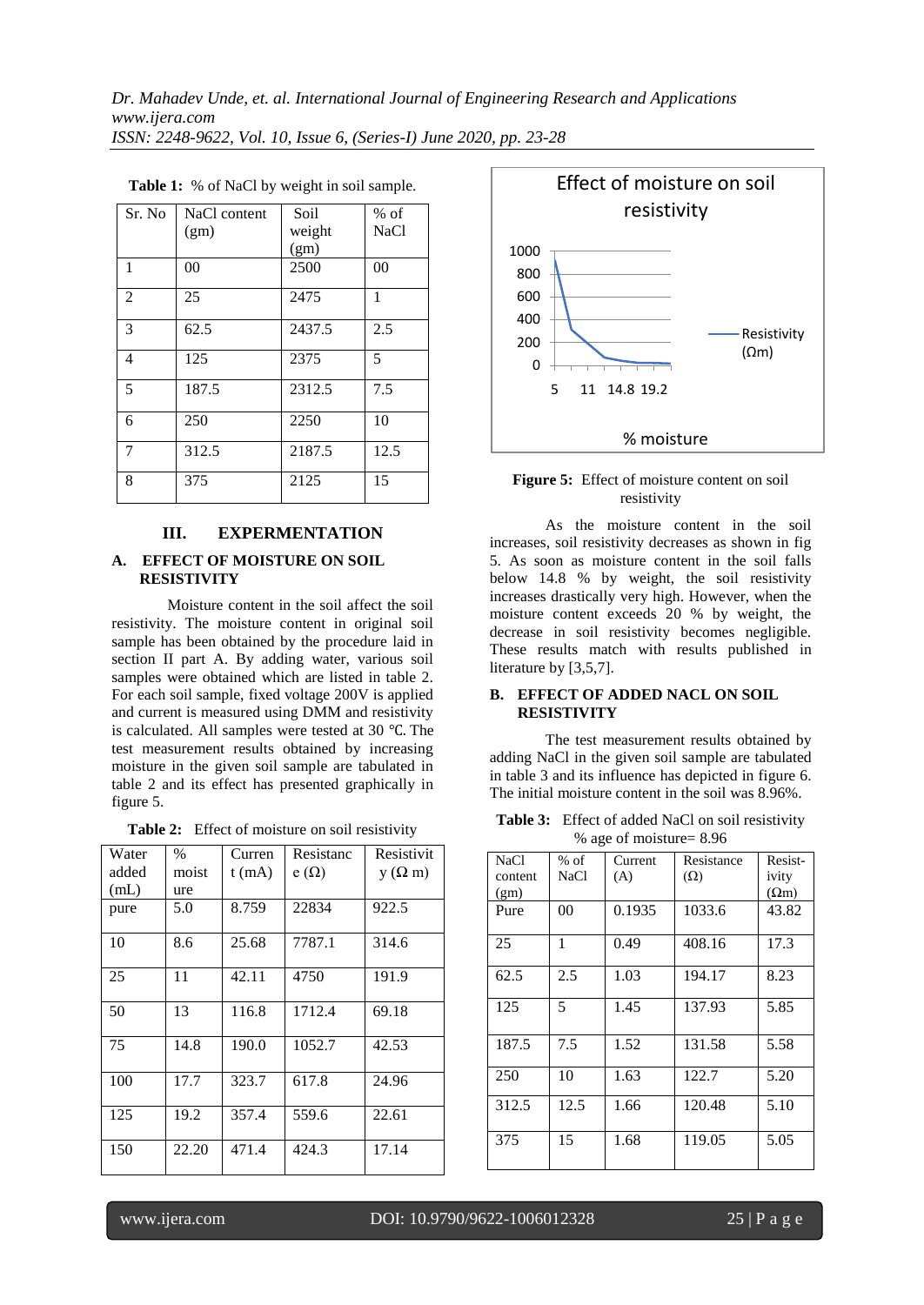*Dr. Mahadev Unde, et. al. International Journal of Engineering Research and Applications www.ijera.com*







As % of added NaCl in the soil increases, soil resistivity decrease. The effect becomes negligible, when added NaCl exceeds 10% by weight. Due to raining, over the period of time, NaCl leaches in the ground and soil resistivity increases.

#### **C. EFFECT OF TEMPERATURE ON SOIL RESISTIVITY**

The measurement results are listed in table 4 and shown graphically in figure7. The moisture content in the soil sample was 9.28 %. When the temperature falls below 0℃ , moisture in the soil starts freezing and soil resistivity increases exponentially high. However, the effect becomes negligible, when temperature becomes more than 4℃ [12].

| Table 4: Effect of temperature on soil resistivity. |
|-----------------------------------------------------|
| % age of moisture= $8.96$                           |

| Temp.<br>°C | Current<br>(mA) | Resistance<br>$(\Omega)$ | Resistivity<br>$(\Omega m)$ |
|-------------|-----------------|--------------------------|-----------------------------|
| -8          | 7.88            | 25381.2                  | 1025.4                      |
| $-4$        | 14.35           | 13933.2                  | 562.9                       |
| $\theta$    | 42.91           | 4660.9                   | 188.3                       |
| 4           | 141.0           | 1418.3                   | 57.3                        |
| 8           | 211             | 948                      | 38.3                        |
| 12          | 253.3           | 787.6                    | 31.9                        |
| 16          | 267.5           | 747.5                    | 30.2                        |
| 20          | 295.9           | 675.7                    | 27.3                        |
| 24          | 309.6           | 646                      | 26.1                        |
| 30          | 324.5           | 616.3                    | 24.9                        |





### **D. EFFECT OF ADDED KCL ON SOIL RESISTIVITY**

Test measurement results of effect of KCl on soil resistivity are listed in table 5 and depicted graphically in figure 8. As the added KCl increase, soil resistivity decreases. The effect becomes negligible, when KCl content becomes more than 4 % by weight. Further, the addition of NaCl has more pronounce effect on reduction in soil resistivity. However, over the time, added NaCl and KCL may wash out resulting higher ground resistance [13,14].

|  |  |  |  |  | Table 5: Effect of added KCl on soil resistivity |
|--|--|--|--|--|--------------------------------------------------|
|--|--|--|--|--|--------------------------------------------------|

| KCL<br>(gm) | $\%$<br>of<br><b>KCl</b> | Current<br>(mA) | Resistance<br>$(\Omega)$ | Resistivity<br>$(\Omega m)$ |
|-------------|--------------------------|-----------------|--------------------------|-----------------------------|
| Pure        | 00                       | 66.2            | 3121.1                   | 122.0                       |
| 25          | 1                        | 158.1           | 1265.0                   | 51.11                       |
| 50          | $\overline{c}$           | 249             | 803.2                    | 32.45                       |
| 75          | 3                        | 270             | 740.7                    | 29.92                       |
| 100         | 4                        | 390             | 512.8                    | 20.72                       |
| 125         | 5                        | 450             | 444.4                    | 17.95                       |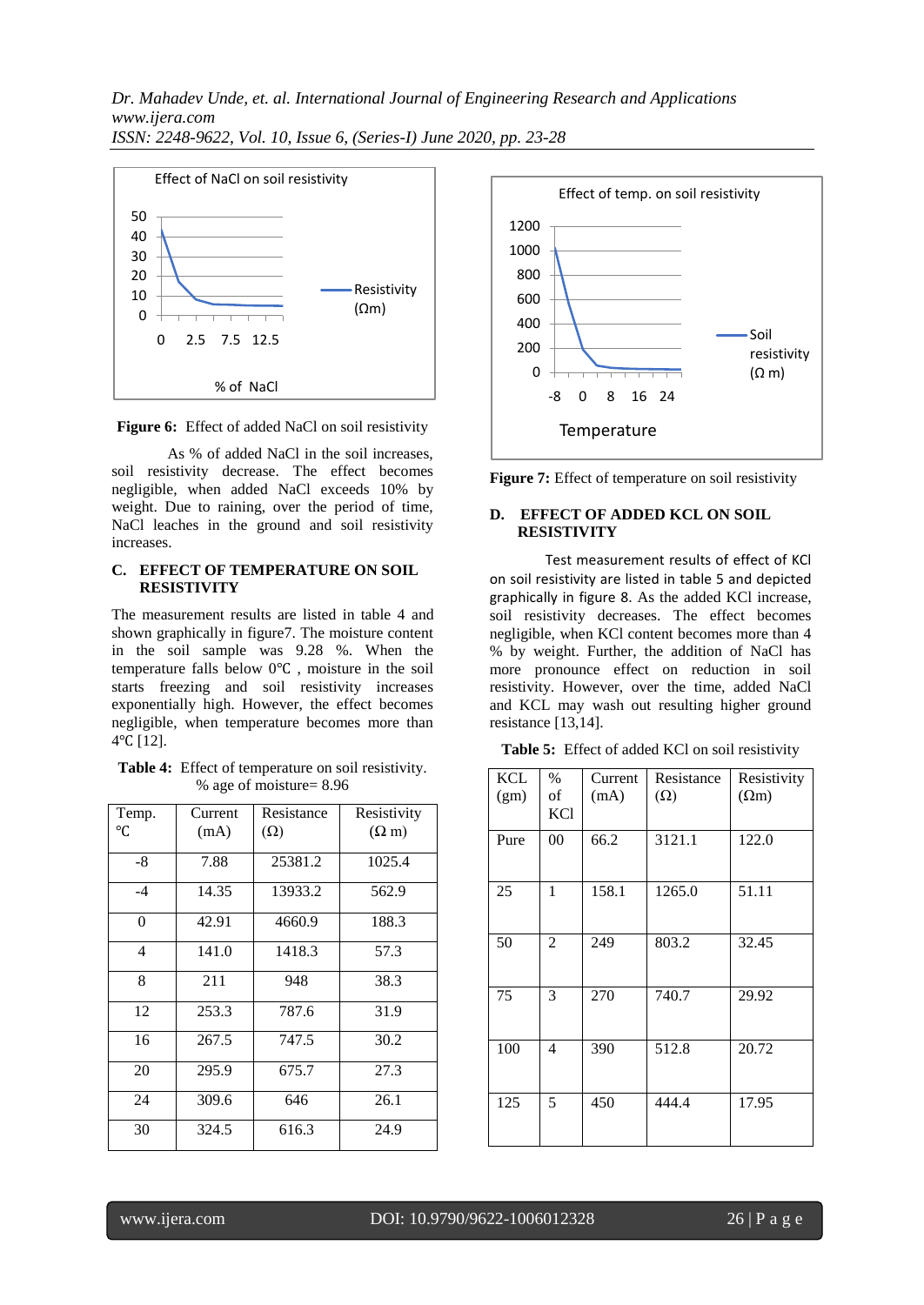

**Figure 8:** Effect of added KCl on soil resistivity

#### *E.* **EFFECT OF SOIL COMPACTION**

The effect of the compaction of soil on soil resistivity obtained by laboratory measurements are listed in table 6 and shown graphically in figure 9.

**Table 6:** Analysis results by compaction of soil.

| <b>Sr</b><br>No | Soil<br>thicknesss<br>$h$ (mm) | Current<br>(mA) | Resista<br>$nce(\Omega)$ | % more<br>compac<br>tion | Resisti<br>vity<br>$(\Omega$ m) |
|-----------------|--------------------------------|-----------------|--------------------------|--------------------------|---------------------------------|
| $\mathbf{1}$    | 71.5                           | 8.759           | 22834                    | 1.0                      | 922.5                           |
| 2               | 68.0                           | 10.86           | 18416                    | 5.15                     | 707.8                           |
| 3               | 65.0                           | 12.01           | 16653                    | 10.0                     | 611.8                           |
| $\overline{4}$  | 63.0                           | 13.12           | 15244                    | 13.5                     | 542.8                           |
| 5               | 61.0                           | 14.0            | 14286                    | 17.2                     | 492.6                           |
| 6               | 60.5                           | 14.57           | 13727                    | 18.2                     | 469.4                           |
| 7               | 60.0                           | 14.95           | 13378                    | 19.2                     | 453.7                           |





As the compaction increases, a soil grain makes good contact with each other and therefore, soil resistivity decreases. The effect diminishes, as compaction becomes more than 20%.

### **IV. CONCLUSION**

As the moisture content in the soil increases, soil resistivity decreases. As soon as moisture content in the soil falls below 14.8 % by weight, the soil resistivity increases drastically very high. However, when the moisture content exceeds 20 % by weight, the decrease in soil resistivity becomes negligible. The result indicates that there is no use to keep on watering of ground electrode often.

As the added NaCL&KCl increases, soil resistivity decreases. The effect becomes negligible, when NaCL&KCl content becomes more than 10 % &4 % by weight respectively. Further, the addition of NaCl has more pronounce effect on reduction in soil resistivity. However, over the time, added NaCl and KCL may wash out resulting higher ground electrode resistance. Many countries have imposed ban on adding these contents to avoid soil pollution.

As the temperature falls below 0℃ , moisture in the soil starts freezing and soil resistivity increases exponentially high. However, the effect becomes negligible, when temperature becomes more than 4℃ . This becomes the challenge to design the substation grounding grid in the regions where icing  $&$  thawing takes place such as Himalayan regions of India.

As the moisture content decreases, soil resistivity increase. This property can be utilized for automatic irrigation of crops. As soon as, moisture content falls below the threshold value, initiate the automatic starting of irrigation pumps. This system not only saves the water but also saves the electricity bill and keeps the crops in healthy condition.

As the low resistivity soils are highly corrosive, by keeping safety factor, the life of substation grounding grid can be enhanced. Further, the life of petroleum pipelines, foundations of electricity towers, building and brides also extended making cost effective design. In this way, this research will be useful to power engineers, Civil engineering, commercial, industrial and agriculture field.

# **REFERENCES**

[1]. American Soil Testing Co. *Earth resistivity manual*(Hubei Science and Technology Press, Wuhan,1985)